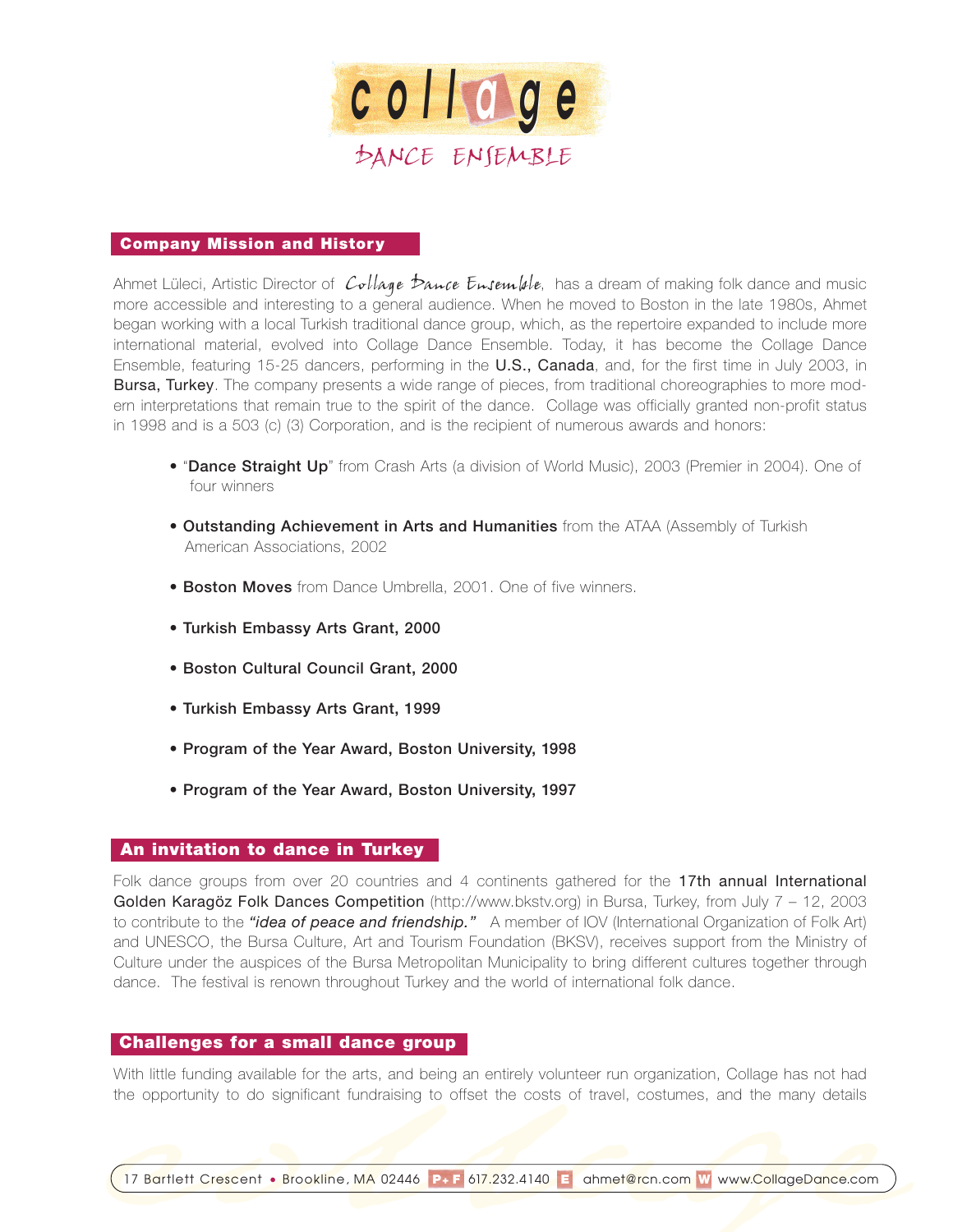involved in the performing arts. The desire to participate in the festival was strong enough – despite recent political and military events that might, for some, be reason to cancel a journey abroad - that each of the 20 dancers paid for his or her travel expenses (approximately \$850 per round trip ticket) out of pocket. Once at the festival, Collage was assigned several plain-clothed police to ensure our safety through out the festival. The initial feelings of uneasiness from those in the group not accustomed to having to travel with security were quickly replaced by mutual trust and friendship.

## **Achievements**

Of the seventeen groups who danced in the competition, three of those were professional groups, and unsurprisingly, they took first, second and third place in the final show/competition on the last day of the weeklong festival. Collage took fifth place, an incredible achievement for an amateur group that has never travelled out of the continent before and never competed together internationally before. More impressive, however, is that the Dance Ensemble entered the stage to a jeering audience and left a cheering one.

The international events that took place just days before the dance festival put a strain on the historically close relationship between America and Turkey. Many audiences were not initially friendly, and it was extremely difficult for the dancers to keep smiling and dancing, trying to ignore the negative atmosphere. At each show, after performing the expected American dances, Collage broke out into expert performances of traditional Turkish dances -- while still wearing American cowboy hats and boots! The audiences - a little stunned at first - warmed up immediately. They clapped along, they swayed to the music, and the negativity of moments before was gone; no audience remained unmoved after the Americans extended the cultural olive branch in this manner. By the end of the trip, Collage had been featured in at least four Turkish newspapers (see addenda of translations of two articles), had been invited back for next year's festival, and most importantly, had made innumerable friends and opened a lot of hearts. Collage eagerly awaits the next opportunity to share a passion for dance with a chance to contribute to international peace and friendship.

# **Addenda:**

**Sabah Newspaper** Sunday Edition July 13, 2003

Page 24 / Back Cover

# *He's not a Cowboy, He's our Own Ahmet*

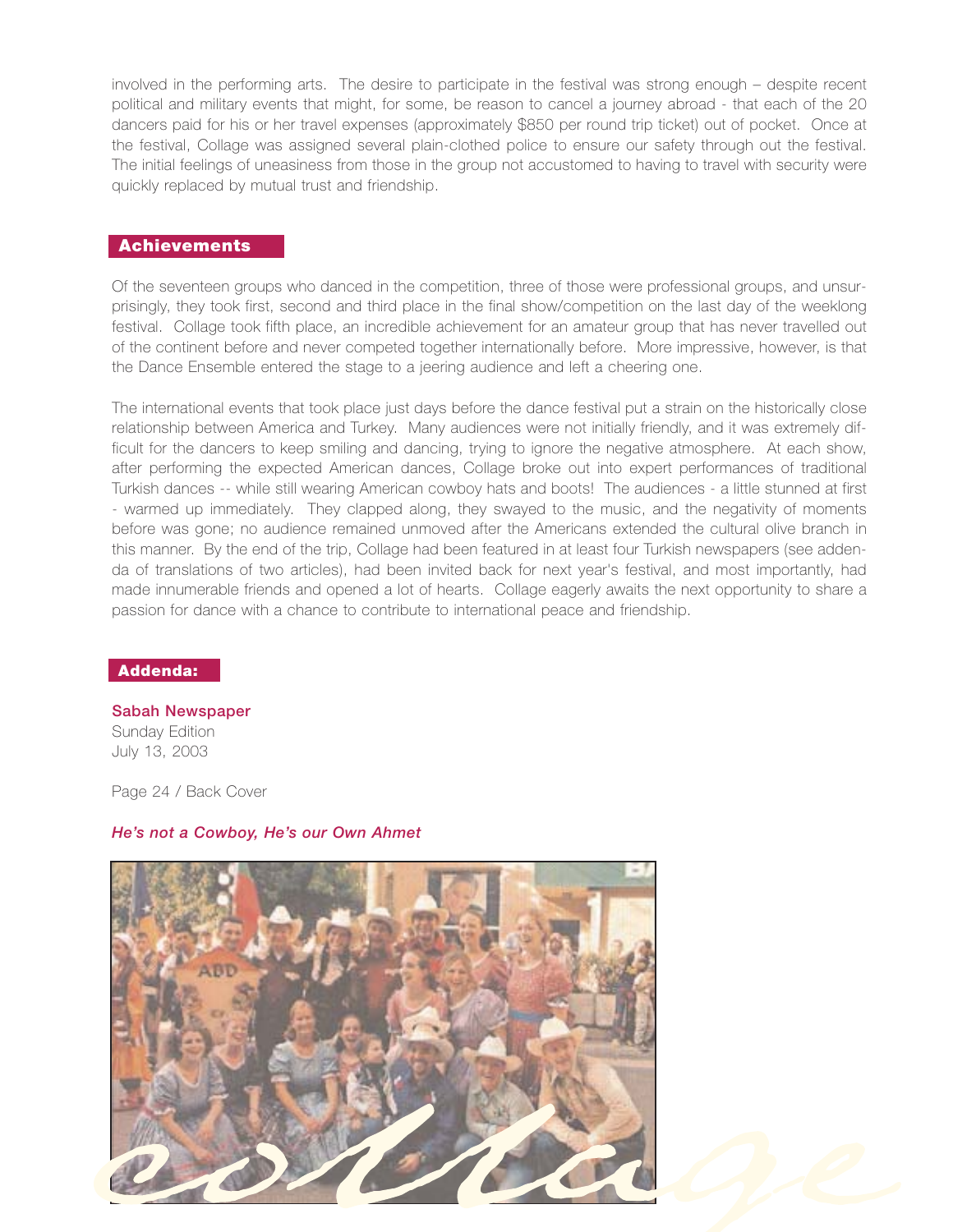Forty three year old Ahmet Lüleci who went to Boston 18 years ago as a dance instructor teaches Americans Turkish Folklore

By Ümit Tütüncü

A Turk is the leader of the American dance group attending the 17th International Karagöz Folk Dance Festival in Bursa with attendance from 17 countries. Lüleci got interested in folk dancing while studying music at the Ankara Gazi University and started teaching Turkish folk dances to American dancers visiting Turkey. Upon receiving an invitation in 1985, Ahmet Lüleci left for the United States and teaches Turkish folk dances to groups in different universities. Ahmet who met his American wife Elisa through folk dancing now travels the world teaching our dances.

Ahmet Luleci mentions that the audience at the Bursa festival is surprised when they realize he is Turkish: *"I hear someone shout out 'Hey cowboy!'; when they realize I can speak Turkish and that my name is Ahmet, they are very shocked."*

Ahmet Lüleci, who also works as a graphic designer in Boston, won the Culture, Arts and Humanity Award of the Turkish-American Association last year. In addition, he has won a special award from the Boston Culture Foundation, two separate choreography awards and the Function of the Year Award twice from Boston University.

## **Photo caption:**

#### *American Style Folk Dancing*

The American team, under the leadership of Ahmet Lüleci, pleased the audiences with their Turkish dances as well as American folk dances.

#### **Olay Newspaper**

"The Largest City Paper of Turkey" July 10, 2003

Page 1 / Front Cover

## *On the Stage with Protests, Off the Stage with Applause*

By Ibrahim Yesiltan

Very interesting events took place during the performance of the American folk dance team at the Amphitheater last night. The American team danced for a while in a tense atmosphere because of the audience's reaction due to the arrest of the Turkish troops. Yet, the tense atmosphere reversed as the Americans started displaying dances from the Bingöl region. The Americans who finished their show with great applause from the audience carried their teacher Ahmet Lüleci on their shoulders after the performance.

### *Line Dancing Turkish Style*

American folk dancers become more Turkish, like the characters in the 'Cola Turca' commercial. The Americans who arrived at Bursa for the Golden Karagöz received applause in place of protests after dancing Bingöl region dances finishing with a halay.

Ibrahim Yesiltan